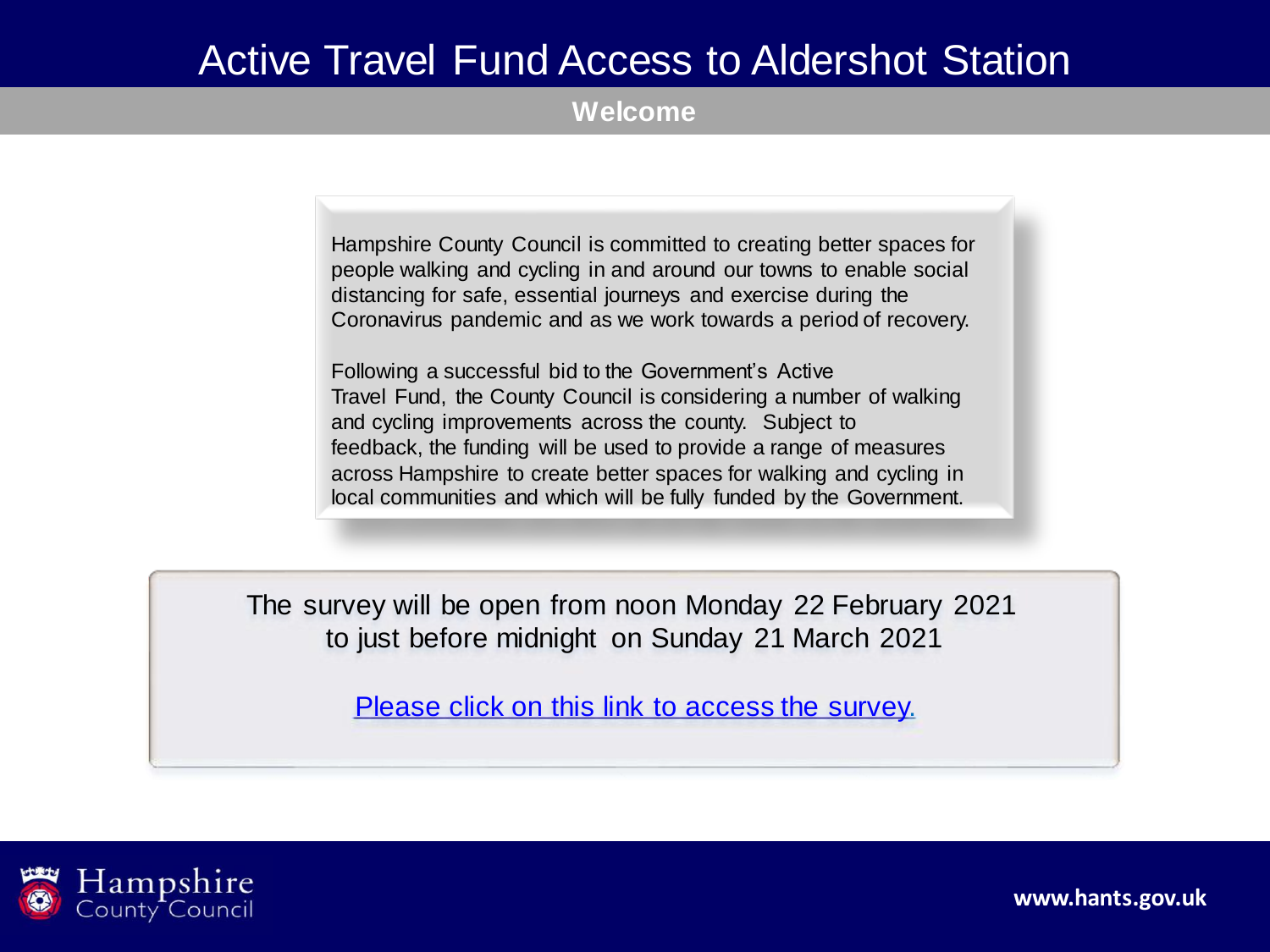### **2. Scheme Overview**

Hampshire County Council and Rushmoor Borough Council already have plans to improve cycle and pedestrian accessibility to and from Aldershot Railway Station by:

- Improving pedestrian crossings at Victoria Road & Windsor Way junction;
- Creating a pedestrian and cycle only zone at the northern end of Pickford Street
- Providing a cycle route from the Railway Station to the A323 along Arthur Street;
- Improving crossing points to give pedestrians and cyclists priority over vehicles at Pickford Street and Arthur Street;
- Providing a new uncontrolled crossing point at the southern end of Arthur Street;
- A new crossing point on the A323 to provide better access between Pickford Street and the Wellesley development;
- Public realm improvements outside Aldershot Railway Station;
- Bus stops and taxi ranks directly outside the Railway Station.

**We would like your views** on whether you think there are any other complementary walking and cycling improvements to these to enhance accessibility to the station in the area shown in the following plan.

Drawings available on [here](https://www.hants.gov.uk/transport/transportschemes/aldershotstation) or by request.

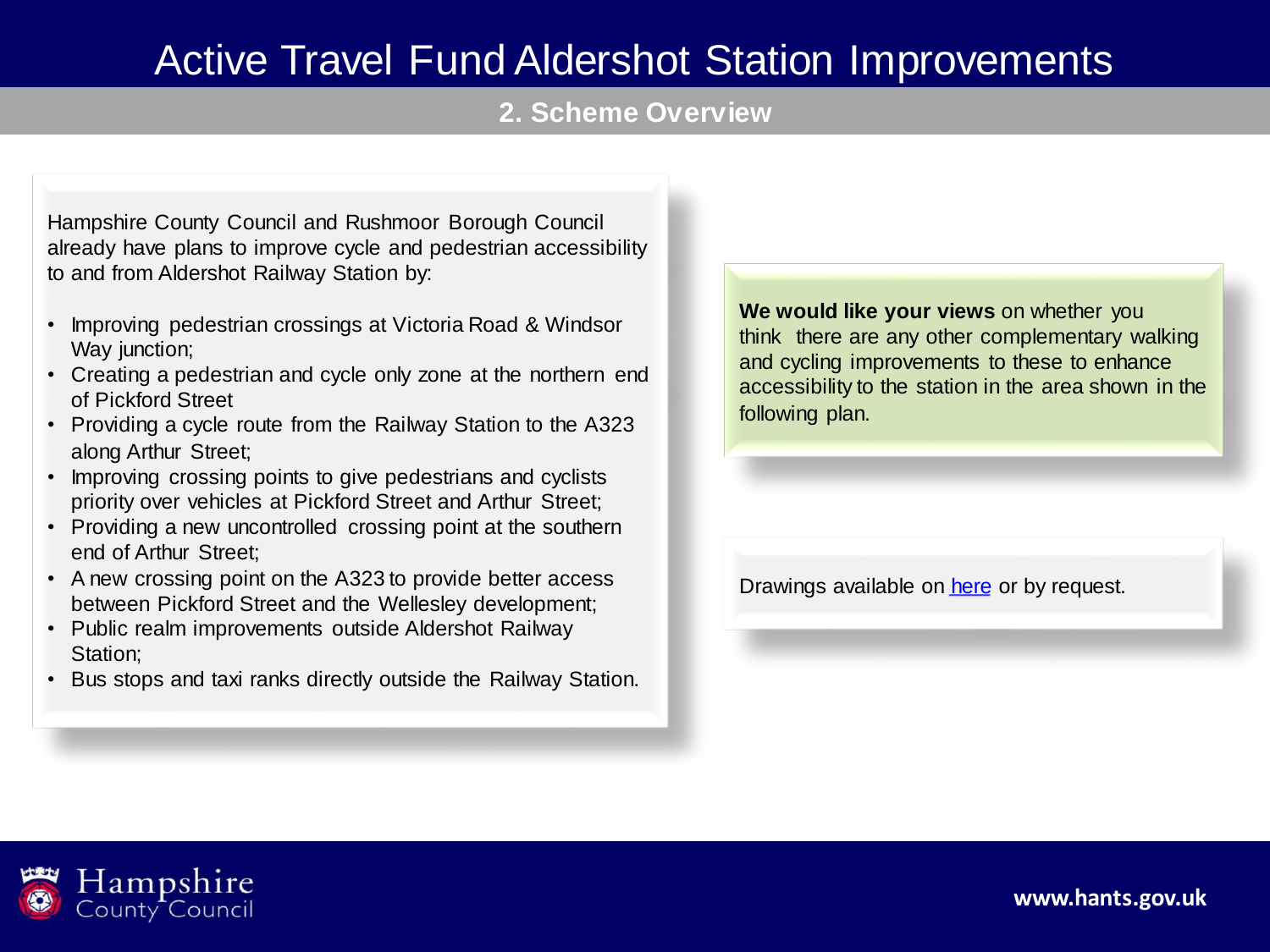**2. Proposed area for additional measures**



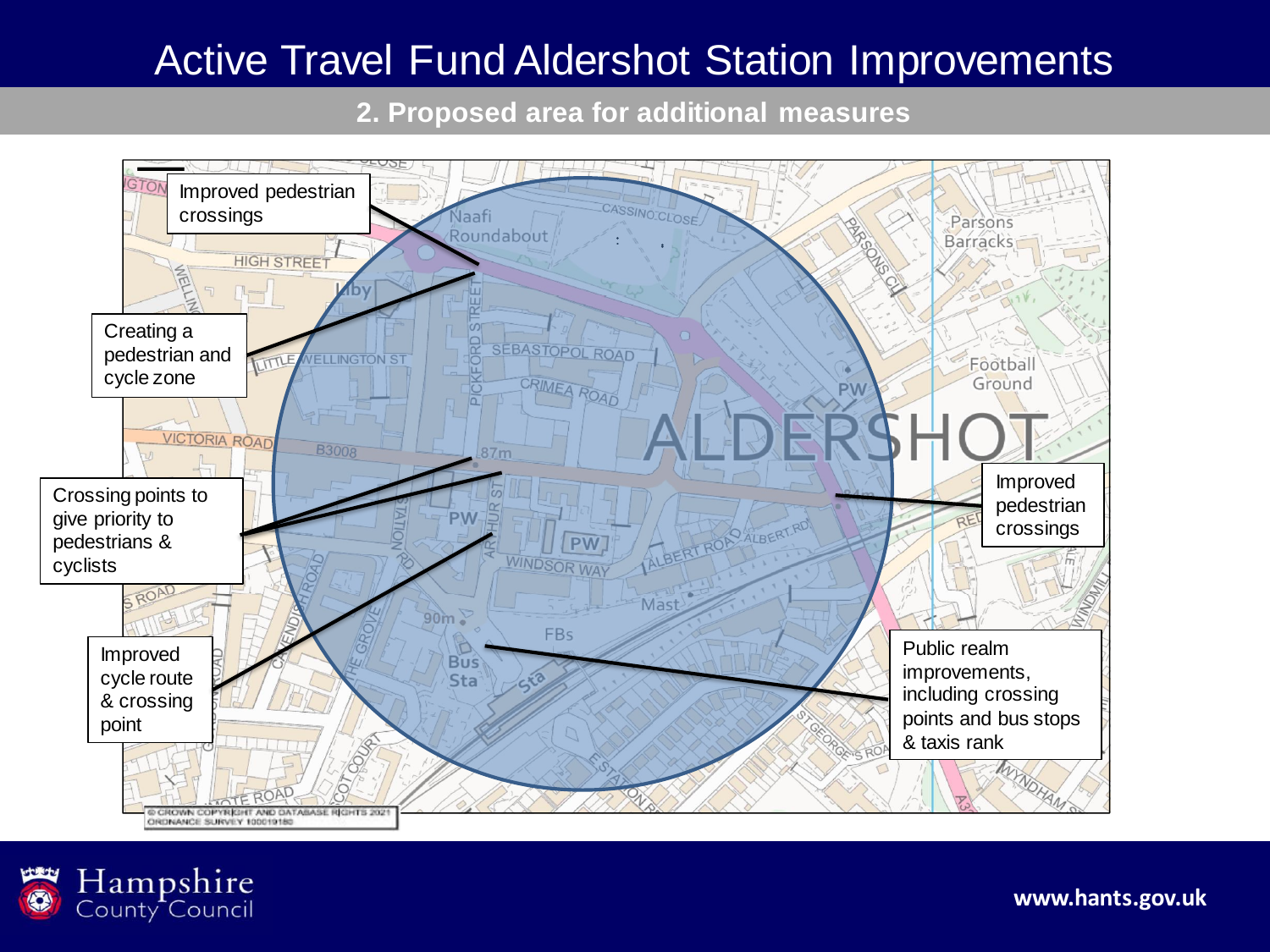### **3. Frequently Asked Questions**

#### **Why are additional measures needed?**

The plans we already have in place for the Railway Station forecourt and on the roads leading to the Station will make big steps towards improving accessibility to the Railway Station by active modes of travel, but the we would like to know if there is any more we can do to make active travel journeys to the station safer and more pleasant.

#### **What extra measures would you like us to consider?**

We would like to use the Active Travel Fund from the Government for additional measures in and around the Station that would make it easier for people to walk and cycle. These could include;

- Additional cycle stands at the Railway Station;
- Benches;
- Additional crossing facilities;
- Better signing of pedestrian or cycle routes;
- Cycle lanes;
- Wider footways.

#### **How does the scheme support the climate change agenda?**

Transport accounts for nearly 37% of the carbon emissions across Hampshire, and much of that is from private car use. If we can reduce the number of private car journeys made, it will impact positively on emissions. Nationally we have seen more people shopping locally, not only during lockdown, but also as part of supporting local businesses as part of the recovery. We've also seen people walking and cycling more as part of their daily exercise.

The Active Travel Fund schemes aim to encourage people to make more of their short journeys on foot or by cycle through providing more space, and so should lead to a reduction in the number of journeys made by car.

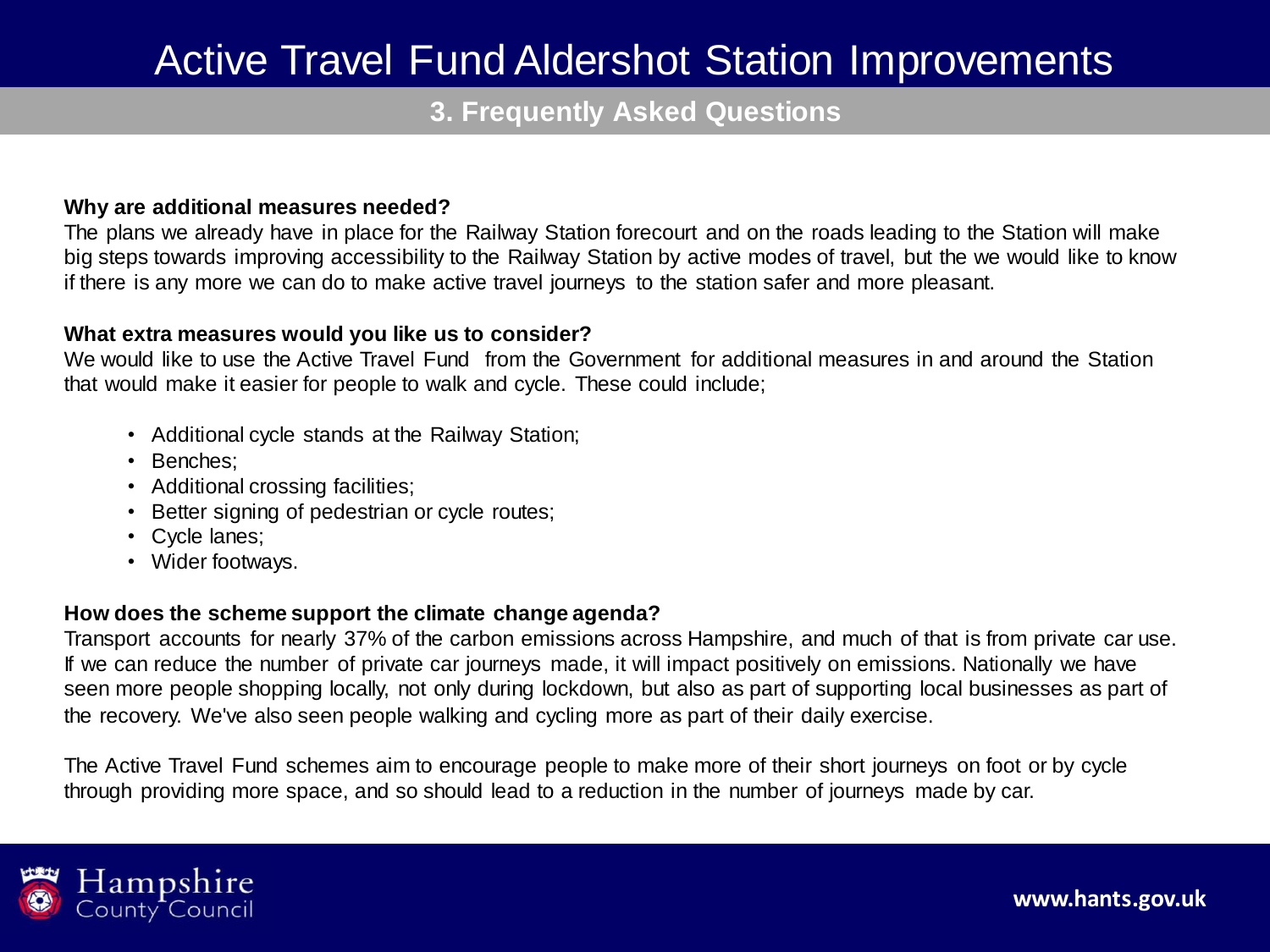### **4. Frequently Asked Questions**

### **Who is paying for this scheme? Is this taxpayers money?**

The extra measures, if implemented, would be funded from the Active Travel Fund provided by the Department for Transport.

#### **When do you expect to build this proposal?**

The additional measures would be included in the construction of the main schemes for improving access to Aldershot Railway station. This is currently in the detailed design stage and subject to our ongoing discussions with Network Rail and South Western Railways is expected to be delivered later in 2021.

#### **Can we spend the Active Travel Fund money on other transport improvements in the area?**

As this funding comes from the Department for Transport to support walking and cycling measures, there are constraints to what the funding can be spent on. The funding cannot be used for general maintenance such as pothole repairs.

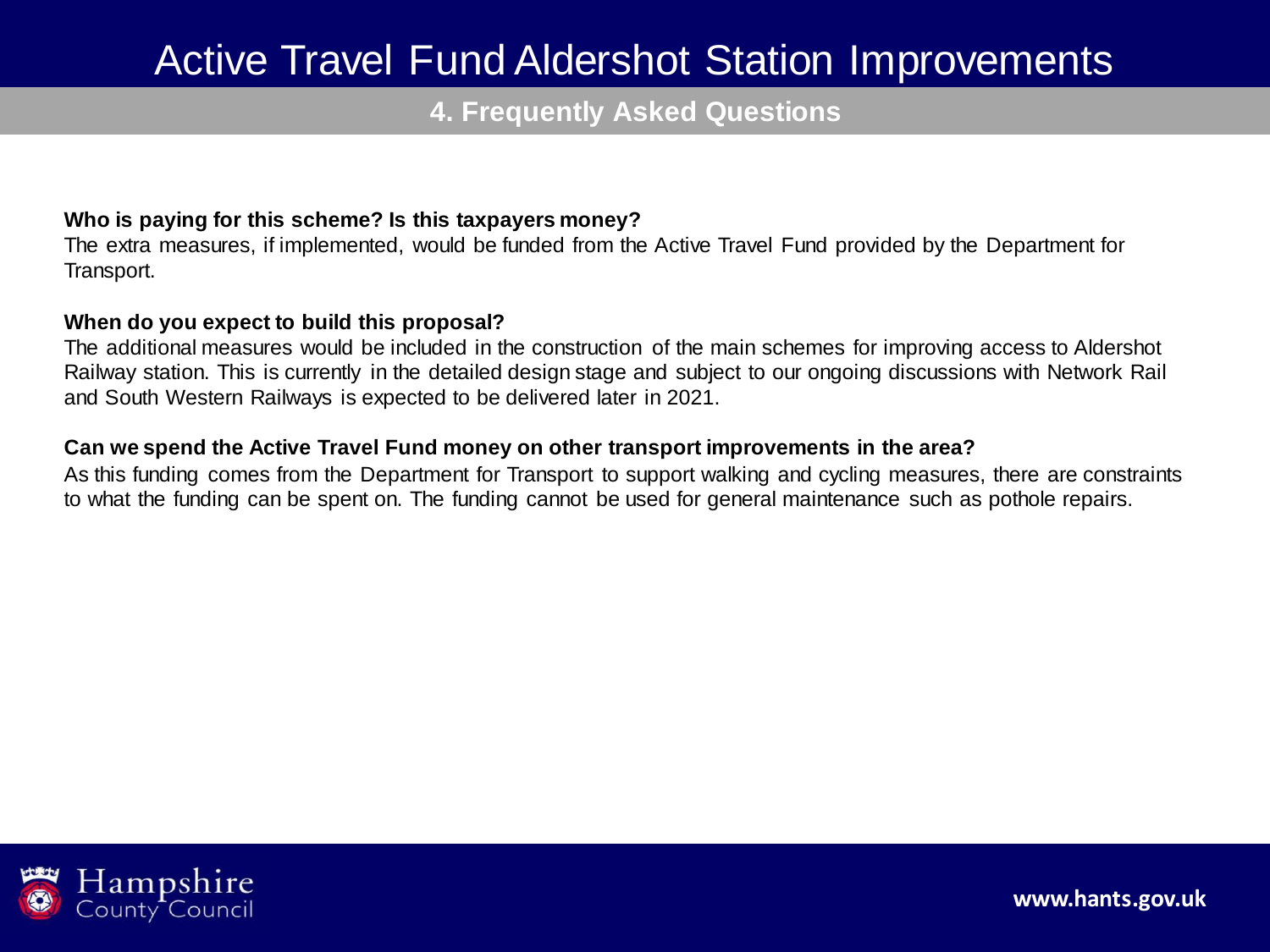**5. What are the next steps?**